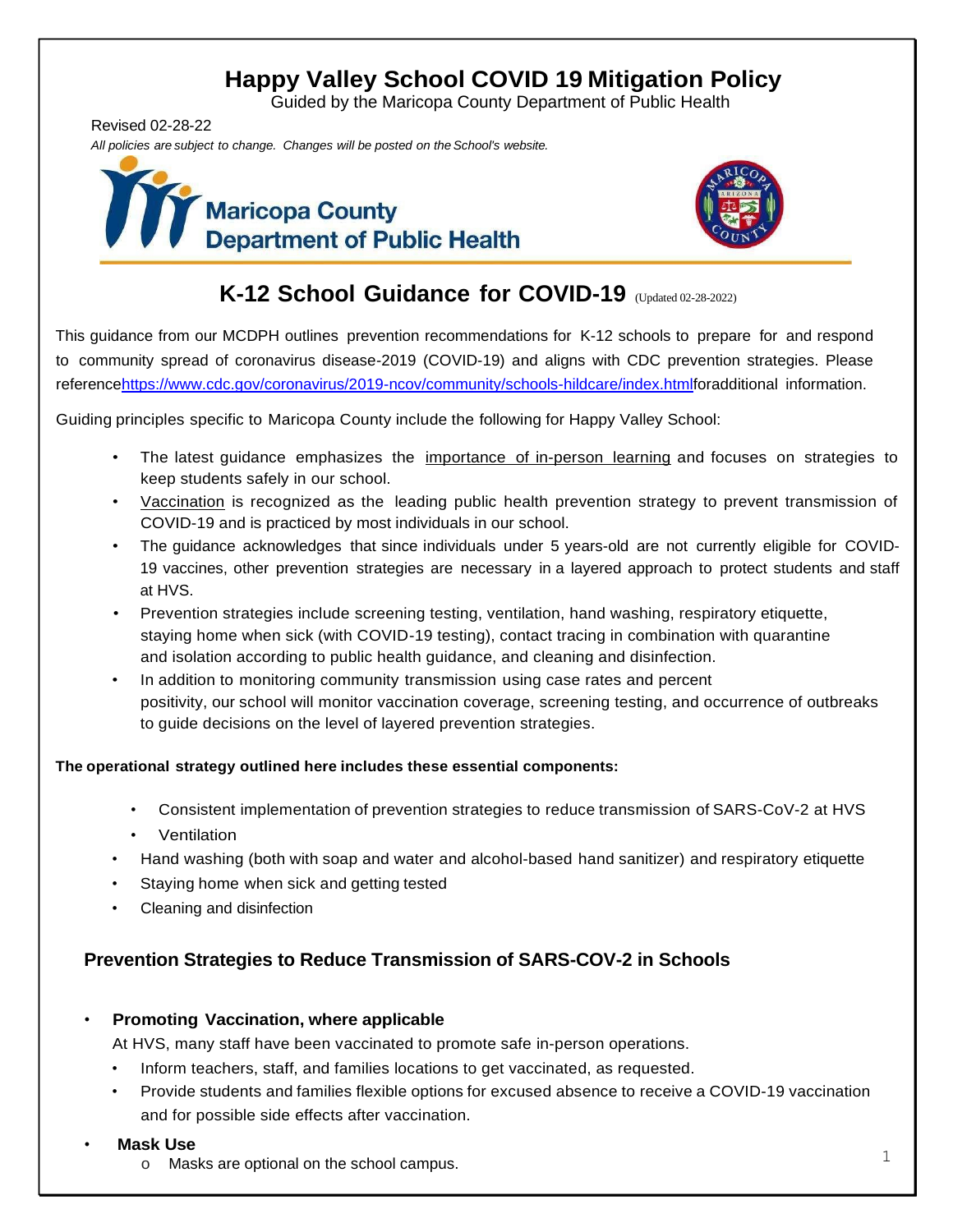o Masks are no longer required on school transportation. It remains optional for families to wear a mask on school transportation.

### • **Physical Distancing**

- o The school has decreased nonessential in-person interactions among teachers, staff and parents during meetings, lunches, and other situations that could lead to adult-to-adult transmission.
- o Efforts are made to follow the minimum distances of 3 feet between students.

#### • **Ventilation**

We have improved ventilation on campus to decrease the number of virus particles that may be in the air. Increasing fresh outdoor air being brought into a building will decrease the concentration of virus particles in a space if there is an infected person there. Strategies include:

- Opening doors and windows when/where possible.
- Use child-safe fans to increase the effectiveness of open windows,
- Changing the filters to air filtration systems.

#### • **Handwashing and respiratory etiquette**

- o We teach and reinforce handwashing with soap and water for at least 20 seconds and increase monitoring to ensure adherence among students, teachers, and staff. If handwashing is not possible, hand sanitizer containing at least 60% alcohol is used.
- o Encourage students and staff to cover coughs and sneezes with a tissue and immediately wash their hands after blowing their nose, coughing, or sneezing.

#### • **Staying home when sick and getting tested**

- o Students, teachers, and staff who have symptoms of infectious illness, such as influenza (flu) or COVID-19, are expected to stay home and refer to their healthcare provider for testing and care. We have offered at-home COVID-19 tests (provided by public health) to parents of children with mild illness.
- o If a student becomes sick at school, we isolate the child and call the parent for pick up.
- o Everyone with COVID-19 should stay home and [isolate](https://www.cdc.gov/coronavirus/2019-ncov/your-health/quarantine-isolation.html) away from other people for at least 5 full days (day 0 is the first day of symptoms or the day of the positive viral test for asymptomatic persons). They should wear a well-fitting mask when around others at home and in public for an additional 5 days. People who have symptoms can end isolation after 5 full days only if they are fever-free for 24 hours without the use of fever-reducing medication and if other symptoms have improved. They should continue to wear a well-fitting mask around others at home and in public for 5 additional days.
- Conduct contact tracing, isolation, and quarantine in collaboration with MCDPH
	- o **HVS follows the guidelines of the MCDPH and reinforces staying home when appropriate:**  Reinforce that students, staff, and teachers should not report to school when **ill.**
	- o We educate teachers, staff, and families about when to stay home including following isolation and quarantine guidelines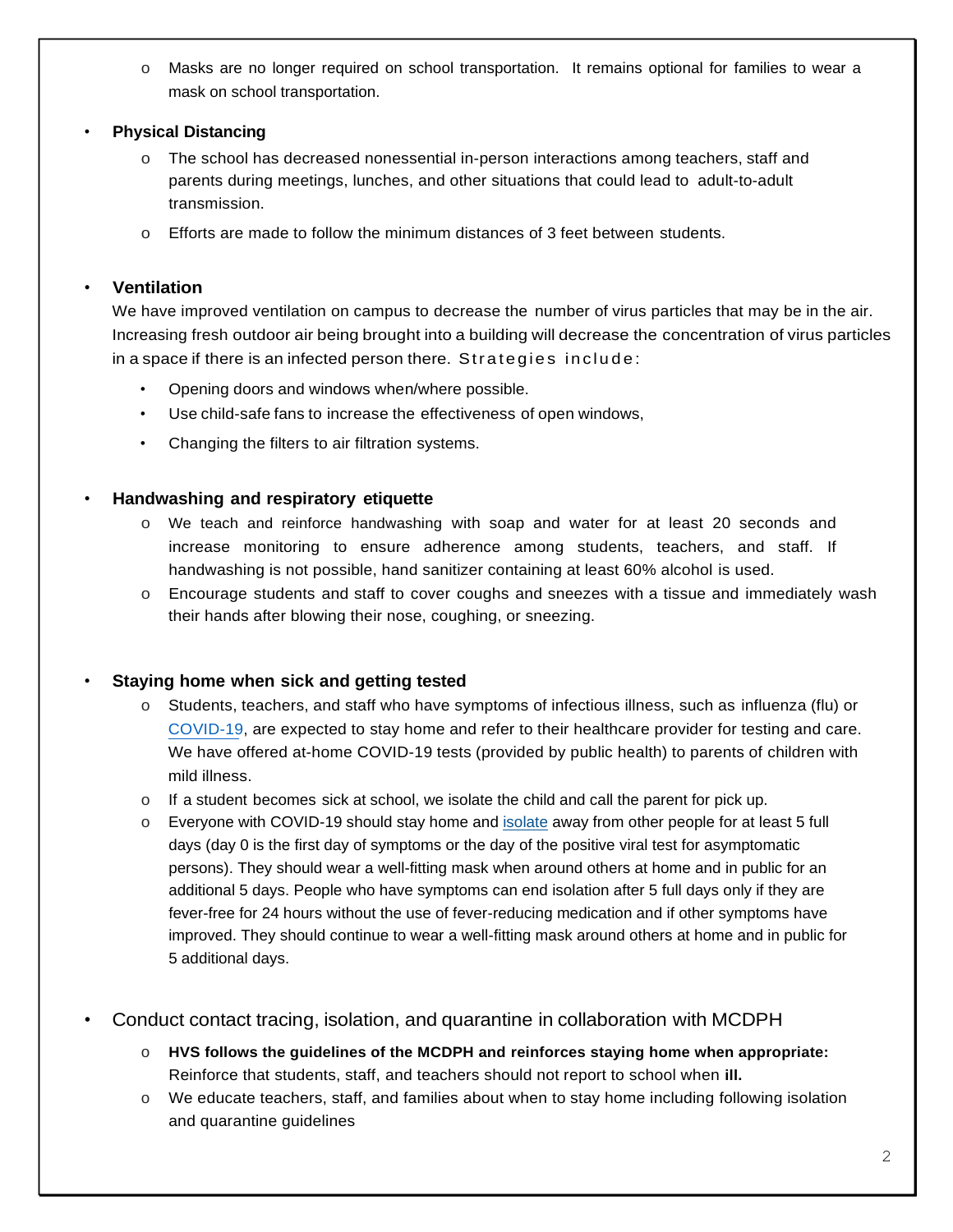## Cleaning and maintaining healthy facilities

- o HVS cleans and disinfects once a day to remove potential virus that may be on surfaces and reduce any risk of spreading infection.
- o If a classroom has a sick individual or someone who tested positive for COVID-19 within the last 24 hours, we clean and disinfect the space.
- **Visitors**
- HVS limits nonessential visitors, volunteers, and activities involving external groups or organizations.
- **Food Service and School Meals**
	- o Our School cleans frequently touched surfaces. Surfaces that come in contact with food are washed, rinsed, and sanitized before and after meals.
	- o We promote hand washing before, after, and during shifts, before and after eating, after using the toilet, and after handling garbage, dirty dishes, or removing gloves.

## **Additional Public Health Considerations**

## **Disabilities or Other Health Care Needs**

Consistent with applicable laws, provide accommodations, modifications, and assistance for students, teachers, and staff with disabilities and other health care needs when implementing COVID-19 safety protocols:

- Work with families to better understand the individual needs of students with disabilities.
- Remain accessible for students with disabilities:
	- Help provide access for [direct service providers](https://www.cdc.gov/ncbddd/humandevelopment/covid-19/guidance-for-direct-service-providers.html) (DSP) (paraprofessionals, therapists, early intervention specialists, mental health and healthcare consultants, and others). If DSPs who are not fully vaccinated provide services at more than one location, ask whether any of their other service locations have had COVID-19 cases.
	- Ensure access to services for students with disabilities when developing cohorts.
- Adjust strategies as needed
	- Be aware that physical distancing and wearing masks can be difficult for young children and people with certain disabilities (for example, visual or hearing impairments) or for those with sensory or cognitive issues.
	- $\circ$  Use behavioral techniques (such as modeling and reinforcing desired behaviors and using picture schedules, timers, visual cues, and positive reinforcement) to help all students adjust to transitions or changes in routines.

#### **Our School takes the following actions to control transmission:**

- o Investigate cases and trace contacts
- o Work with MCDPH to carefully investigate each case, including conducting interviews with students, teachers, parents, and/or school staff.
- o Encourage compliance with isolation for people who test positive.
- o Work with MCDPH to trace in-school close contacts in accordance with applicable federal and state privacy laws of all cases and refer in-school close contacts for diagnostic testing.
- o Per MCDPH, and in accordance with CDC and ADHS guidance, close contacts who are not fully vaccinated or have not tested positive for COVID-19 in the last 90 days are to quarantine (stay) at home for up to 5 days. This includes being excluded from in-person school and extracurricular activities.